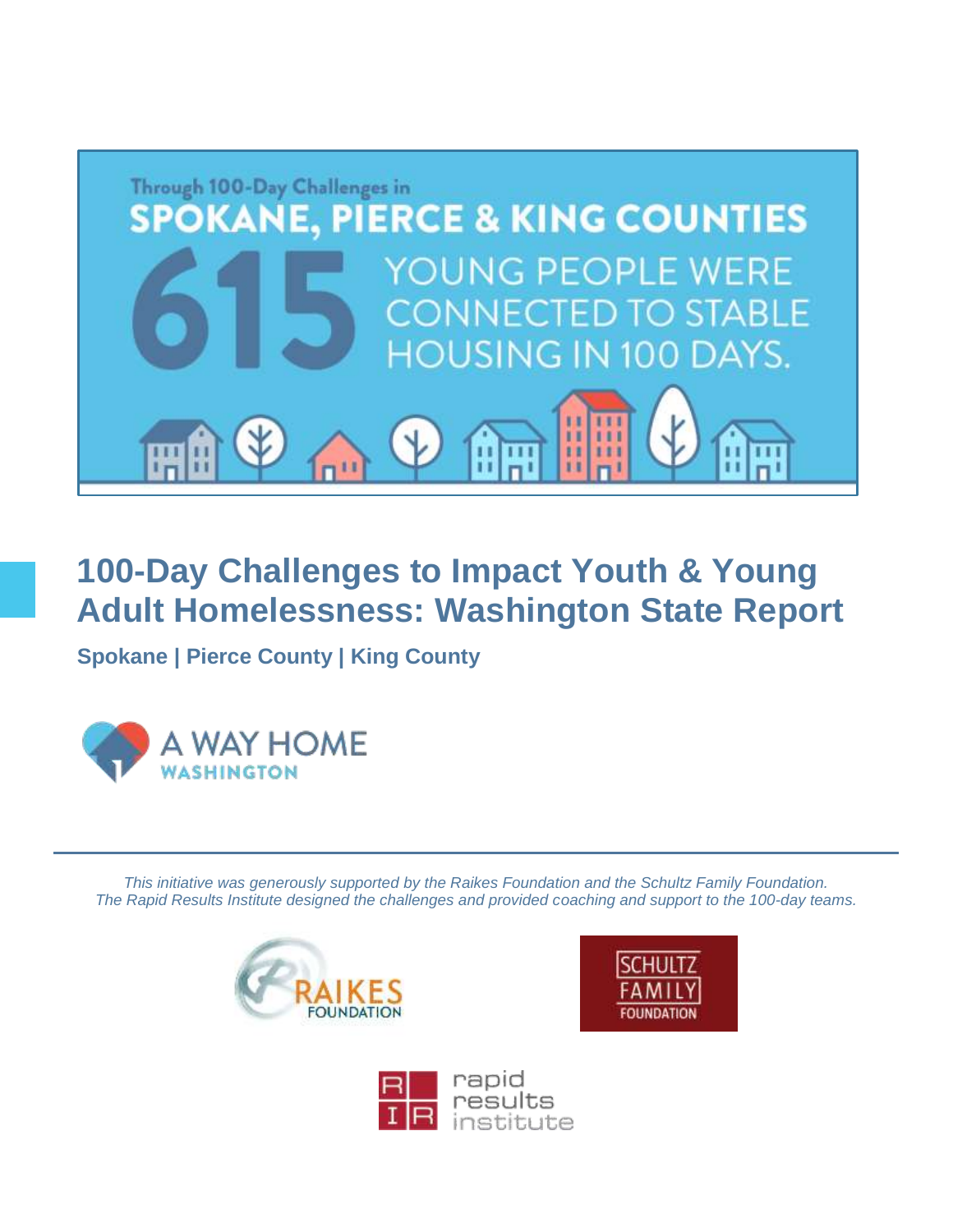

### **100-Day Challenges to Impact Youth & Young Adult Homelessness**

### **INTRODUCTION**

Earlier this year, communities in King, Pierce, and Spokane counties came together in an unprecedented effort to improve the lives of youth and young adults too often forgotten in our state. The goal: to spend 100 days accelerating and rethinking our efforts to support youth and young adults who are experiencing or are at risk of homelessness. While these 100-Day Challenges stably housed 615 young people—an impressive accomplishment in its own right—the work will continue to deliver results, thanks to the lessons learned through the hard work of these communities.

Over the summer, 100-Day Challenge teams focused on reaching, engaging, and supporting young people who face some of the toughest barriers—and they made phenomenal progress. This report provides a look at that progress, how it was achieved, and what we can do to sustain it. It also captures the incredible hard work—on top of their existing workloads—of the 100-day team members, and their recommendations going forward. We believe it will serve as a compass for future work in Washington state and across the nation.

At AWHWA, through this process we were reminded of old lessons and learned several new ones that I'd like to share:

- It is critical to have a plan with clear end goals that are measurable and time-bound
- Full representation of the community is essential, especially the voices of young people
- **•** Equity goals, a sense of urgency, and good data are key elements of a successful plan
- We must support our direct service staff members who transform the plan into relationships and meaningful outcomes
- **•** We are stronger TOGETHER!

You can learn more by viewing [a webinar](https://register.gotowebinar.com/register/1762673655805827586) we recorded recently to recap this effort.

Convening the 100-Day Challenges would not have been possible without the partnership of th[e Rapid](https://www.rapidresults.org/)  [Results Institute,](https://www.rapidresults.org/) which designed the challenges and provided coaching and mentorship to the 100-day teams, as well as the [Raikes Foundation](https://raikesfoundation.org/) and [Schultz Family Foundation.](https://schultzfamilyfoundation.org/) I can't thank our partners enough for believing in our teams and our mission, and for being such fierce champions over the course of these past several months. I'd also like to express gratitude to our systems leaders and local partners, who made these results possible. Most of all, thank you to the youth and young adults who displayed resilience and courage while searching for stable housing.

The 100-Day Challenges inspire all of us to do more to support Washington's youth. Going forward, A Way Home Washington, in partnership with the state Office of Homeless Youth and local communities, is committed to building a statewide, coordinated system that is data-informed, performance-driven, and holds youth and families at the center in preventing and ending youth and young adult homelessness. We hope you will join us. Let's continue the momentum so all of Washington's young people can find their way home.

Sincerely, **Jim Theofelis** Executive Director, A Way Home Washington

*"If you want to go fast, go alone. If you want to go far, go together." –African Proverb*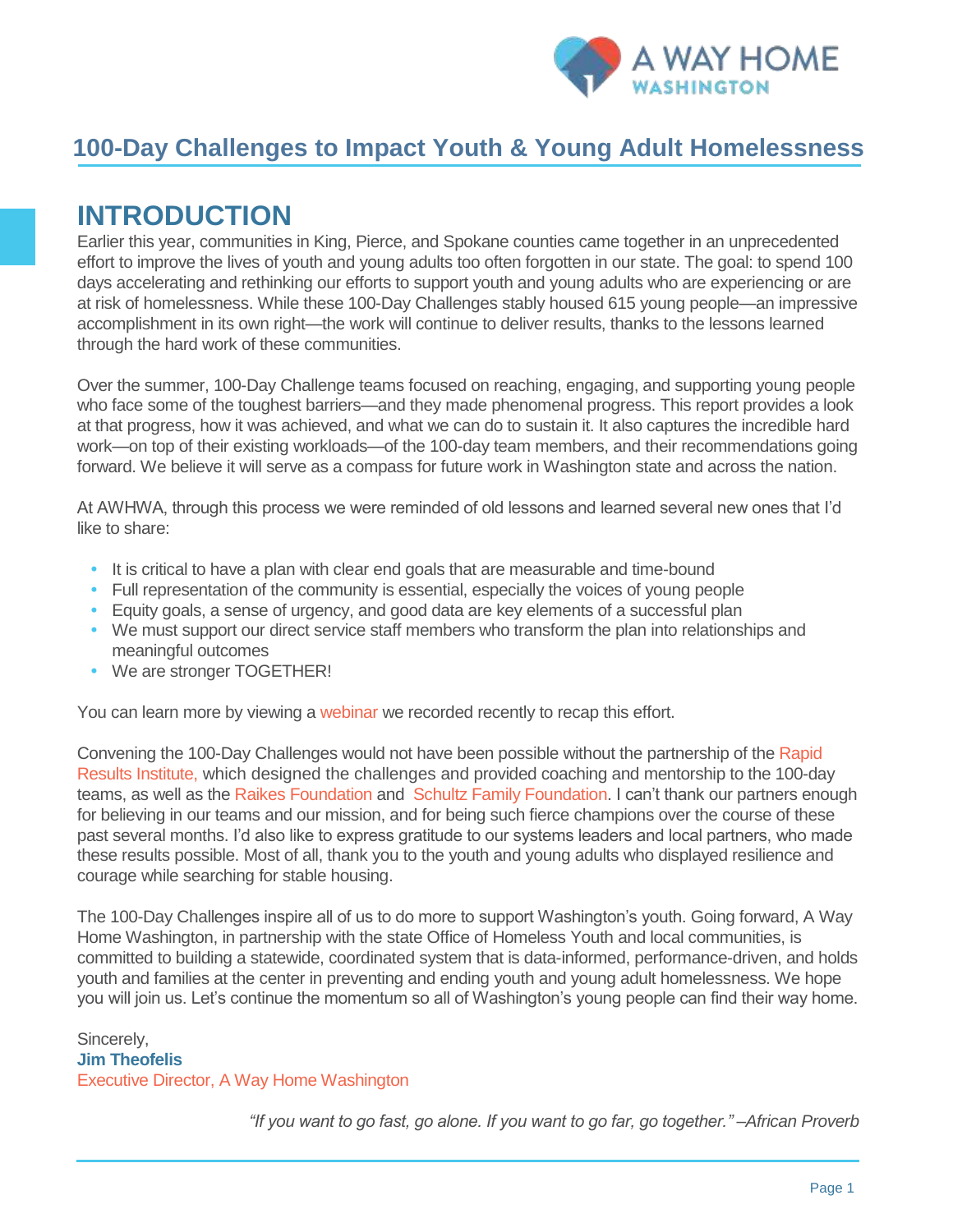

### **100-DAY CHALLENGES**

In April 2017, A Way Home Washington (AWHWA) – in partnership with the Rapid Results Institute, Raikes Foundation and Schultz Family Foundation – convened groups from King, Pierce, and Spokane counties to launch 100-Day Challenges to accelerate efforts to prevent and end youth and young adult homelessness. The 100-Day Challenges model, pioneered by the Rapid Results Institute, rallies relevant stakeholders around a shared objective – in this case, to get over 700 youth (12-17) and young adults (18-24) experiencing homelessness housed quickly. 100-Day Challenges intend to disrupt conventional ways of thinking and encourage innovative approaches to long-standing problems.

The Challenge started with a two-day workshop in Seattle where teams from Spokane, King County, and Pierce County met to set their goals for housing young people over the 100-day period. They were encouraged to think big—establishing audacious, but achievable, goals to help accelerate the great work they were already leading. The Rapid Results Institute coached the teams and facilitated workshops at key points during the Challenges. Teams included frontline staff from service provider organizations and local government agencies, as well as young people with lived experience of homelessness.

With at least 13,000 youth and young adults accessing homelessness services in Washington state each year, the 100-Day Challenge teams pushed for smarter, faster solutions. The Challenges concluded on July 29, and the three communities connected a total of 615 youth and young adults to housing.

### **COMMON THEMES AND RECOMMENDATIONS**

Throughout the 100 days, teams discovered new ways of thinking about the problem of youth homelessness. This report examines the progress and challenges each community faced in reaching their Challenge goals. While some of the findings were unique to each community, we also saw common themes emerge over the 100 days:

- **• Setting ambitious, time-bound goals** spurred innovation and community action. The 100-day deadline required public agencies and nonprofit providers to work differently.
- **•** Each community **incorporated ideas and perspectives of youth and young adults** who have experienced homelessness—a powerful reminder that those affected by homelessness have the needed expertise and must have a voice in shaping how we prevent it.
- **•** Each community worked on generating a **By-Name List,** an emerging best practice that identifies young people in need of housing. This puts service providers in the position to strategically track the demand for housing resources, analyze why specific youth and young adults remain on the waitlist, and find different options based on individuals' needs.
- **•** Teams learned the importance of **refining their Coordinated Entry approaches** to more quickly help young people get into housing.
- **•** All three communities explored **"Housing First" models** that quickly connect young people with housing options and supportive services.
- **•** The teams affirmed the importance of **engaging a wide range of partners** in the community to help uncover innovative solutions, and the importance of **having the "right people" at the table** who are empowered and supported to meet their ambitious, short-term goals.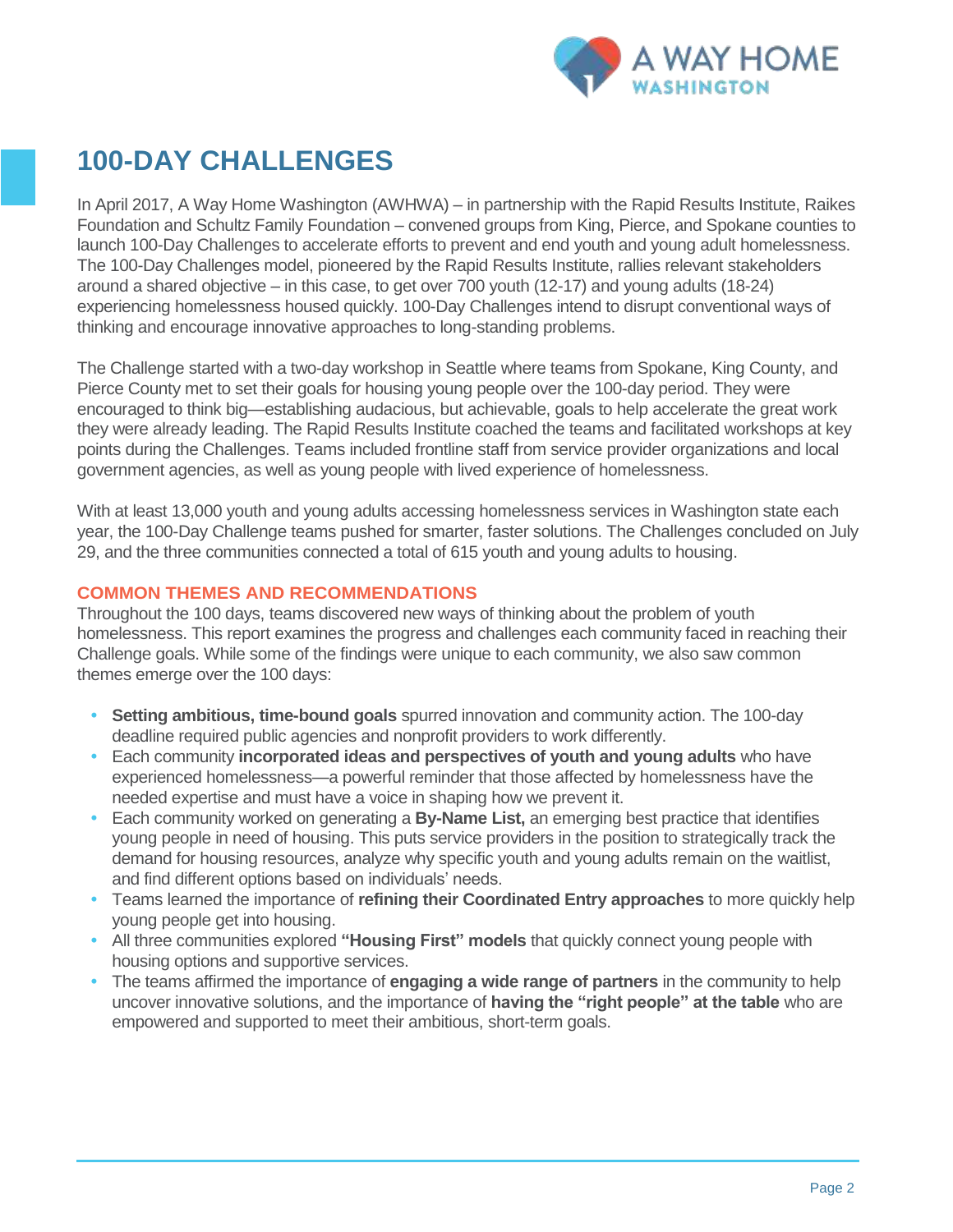

### **KING COUNTY**

| <b>GOAL</b>                                     | <b>RESULT</b>                                    |
|-------------------------------------------------|--------------------------------------------------|
| House 450 youth and young adults                | Housed 330 youth and young adults                |
| At least 60% would identify as LGBTQ+ and/or    | 76% of those housed were youth of color and/or   |
| youth and young adults of color                 | identified as LGBTQ+                             |
| House all 292 young adults who were unsheltered | 54 of the original unsheltered young adults were |
| at the start of the challenge                   | housed                                           |

### **WHAT WORKED WELL**

While they did not reach their bold numerical goal, King County exceeded their goal for supporting youth of color and LGBTQ+ youth and placed more young people in housing than any previous 100-Day Challenge—a huge accomplishment. Housing 330 young people also represented a 70% increase compared to the same time period in 2016 (when only 194 youth and young adults were housed). Here is what proved successful for the team:

- **• Establishing a process:** Set weekly team meetings and created an efficient system to capture the team's requests to system leaders.
- **• Making innovative county-level policy changes:** Encouraged youth who were accessing Rapid Rehousing resources to live together as roommates, and granted more flexibility and discretion to case managers in selecting housing for youth.
- **• Hosting housing events:** Held a housing event that cut steps and time from housing process and allowed attendees to be referred to housing resources that same day.
- **• Adopting creative housing strategies:** Maximized and shared limited resources by improving communication about the availability of diversion funding resources and increased outreach to recruit more host homes. Diversion programs also expanded program eligibility to support young people in transitional housing programs exit more quickly to permanent housing.
- **• Changing the Coordinated Entry process:** Allowed young adults to be placed into housing directly by service providers if Coordinated Entry placement was not available within 5 days, and continuing to promote a "Housing First" model by reducing or removing eligibility criteria like criminal history.
- **• Involving a wide group of partner organizations:** Worked in collaboration with organizations across the county.

### **LESSONS LEARNED**

The King County team highlighted some important lessons learned that will inform future work:

- **• Limited funding and housing availability:** Housing is extremely limited in King County and often doesn't match the needs of youth and young adults, especially those with the most vulnerability, including behavioral health challenges.
- **Variation in program practices:** Program design varies widely throughout the county, so some policy changes made during the Challenge were not implemented consistently across organizations. The team also said that it would have helped to have more front-line staff who work directly with young people participate on the 100-day team.
- **• Need to include single adult and family homelessness providers:** More than 40 percent of young adults are being served by the adult and family systems that did not participate in the challenge.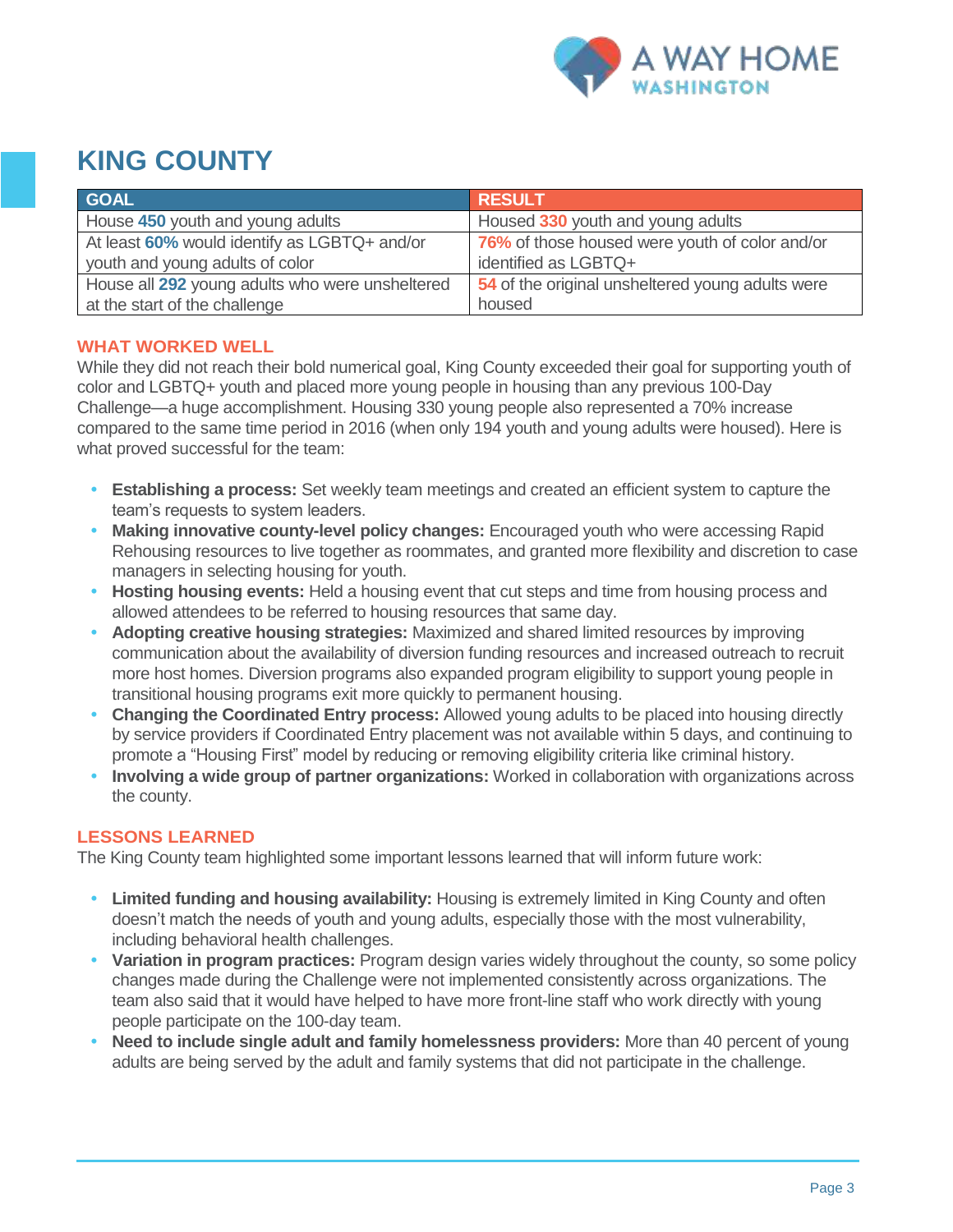

## **PIERCE COUNTY**

| <b>GOAL</b>                                       | <b>RESULT</b>                                 |
|---------------------------------------------------|-----------------------------------------------|
| House 168 youth and young adults—twice the        | Housed 176 youth and young adults             |
| number of young people identified in the county's |                                               |
| annual point-in-time count                        |                                               |
| At least 40% would identify as LGBTQ+, 40% would  | 17% identified as LGBTQ+, 63% were youth and  |
| be youth and young adults of color, and 30% would | young adults of color, and 27% were minors    |
| be minors                                         |                                               |
| Develop 100 new successful housing options,       | <b>175</b> new housing options were developed |
| including foster home opportunities, host homes,  |                                               |
| and new landlords                                 |                                               |

### **WHAT WORKED WELL**

The Pierce County team exceeded almost every Challenge goal they set by doing the following:

- **• Removing barriers and using technology:** Added pet kennels and secure storage to drop-in center, distributed cell phones to young people waiting for housing resources, provided technological tools for case workers to travel to clients and conduct housing assessments in the field, and provided bus passes and bicycles to youth and young adults.
- **• Improving housing resources:** Engaged landlords with incentives, provided donated household items and furniture, and used flexible funding to help young people make their places feel like home.
- **Focusing on the needs of marginalized youth and young adults: Trained service providers to ask** youth about LGBTQ+ identity to better place and connect them to resources.
- **• Making innovative county-level policy changes:** Streamlined Coordinated Entry process by incorporating additional staff and designating time for them to be onsite at youth centers.
- **Partnering with youth:** Employed youth representatives with experience of homelessness to conduct street outreach and inform processes.
- **• Strengthening relationships with local philanthropic partners:** Connected with funders in the Pierce County region who were willing to come to the table in a new way through the Challenge.
- **• Involving a wide group of partner organizations:** Worked in collaboration with organizations across the county to establish common practices and shared goals.

### **LESSONS LEARNED**

The Pierce County team highlighted some important lessons learned that will inform future work:

- **• Coordinating with other providers:** Systems and processes varied across county organizations, and there was difficulty gathering the data the team needed to move forward.
- **• Language matters:** Asking questions about LGBTQ+ identity is important to learn how to best serve young people, and questions should be asked in specific, sensitive ways. Staff training is often needed to reinforce best practices.
- **Adding capacity and flexibility to Coordinated Entry:** Realizing they didn't have to accept the status quo allowed the team to deputize additional agencies to assess young people for housing and send greater numbers to the Coordinated Entry system.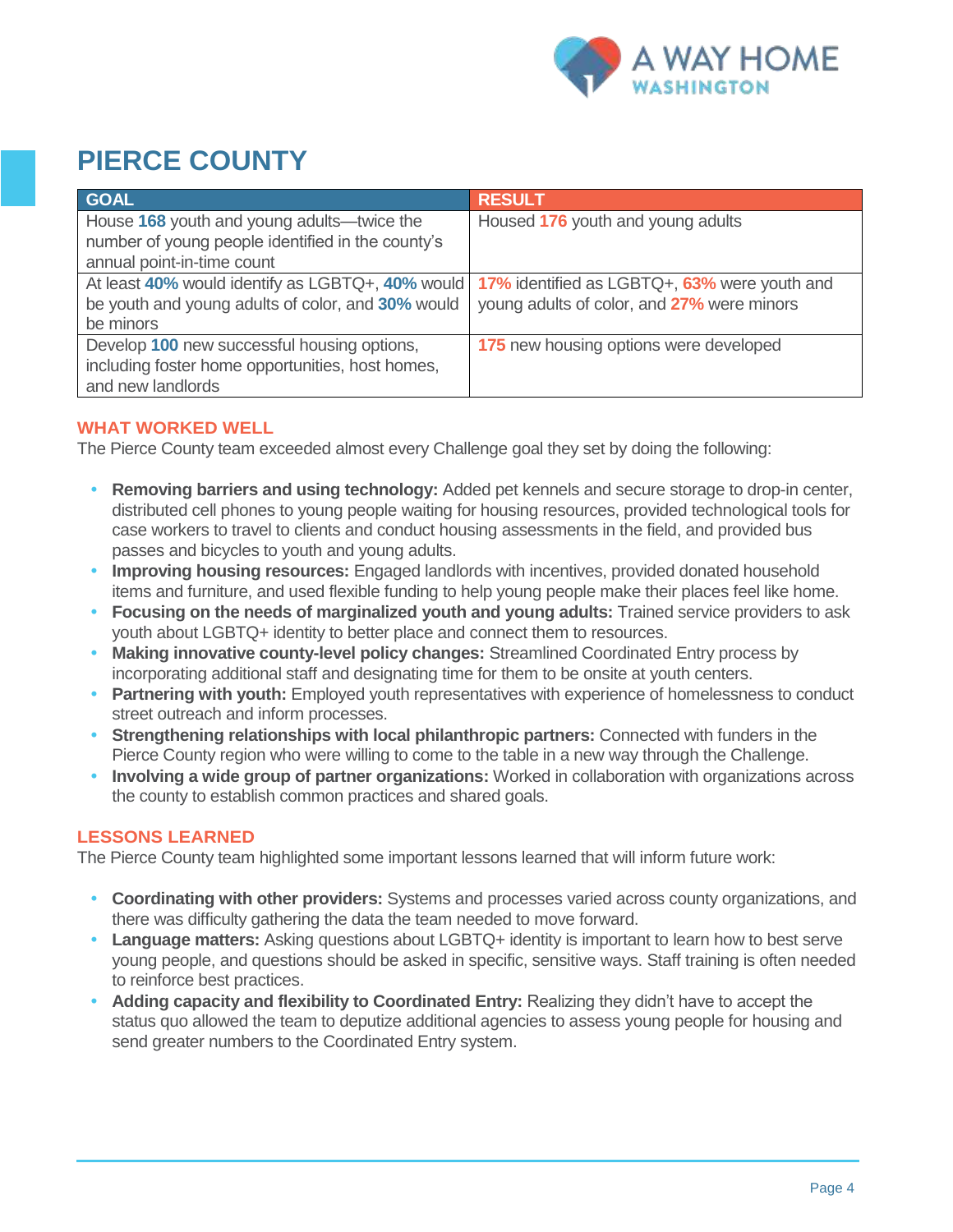

### **SPOKANE**

| <b>GOAL</b>                                                                                                                                            | <b>RESULT</b>                     |
|--------------------------------------------------------------------------------------------------------------------------------------------------------|-----------------------------------|
| House 100 youth and young adults                                                                                                                       | Housed 109 youth and young adults |
| With at least 50% being systems-involved (engaged)<br>within the juvenile justice, foster care, chemical<br>dependency, and behavioral health systems) | 52% were systems-involved         |
| Include at least 10 minors                                                                                                                             | 43 of those housed were minors    |

### **WHAT WORKED WELL**

The Spokane team exceeded its goals by doing the following:

- **• Using a public relations campaign to engage the community:** Promoted Challenge through social and earned media that resulted in donations and volunteer help from public and business community. The Spokane area was energized and inspired to impact youth and young adult homelessness like never before.
- **• Changing the Coordinated Entry assessment process:** Added new TAY-VI SPDAT assessment tool to facilitate Coordinated Entry placements. Made the Coordinated Entry process as accessible as possible by providing walk-in hours and going directly to youth.
- **• Improving housing resources:** Used flexible funds to mitigate move-in costs for youth, expanded eligibility for family unification vouchers, and provided incentives for landlords to rent to youth.
- **• Implementing new housing programs:** Integrated Rapid Rehousing (Housing First) and rental assistance programs to help young adults find housing and stay in it.

### **LESSONS LEARNED**

The Spokane team highlighted some important lessons learned that will inform future work:

- **• Lack of housing availability:** Spokane has a 0.7% vacancy rate, and youth often have a harder time accessing these limited housing resources. There is no dedicated shelter for young adults in Spokane.
- **• Authentic youth engagement:** Youths' time is valuable. They should be fairly compensated for their contributions to the homeless system and supported by staff.
- **• Healthy adult relationships:** Youth are skilled at identifying non-family resources in their networks. Work must be done to help facilitate and support these healthy adult relationships.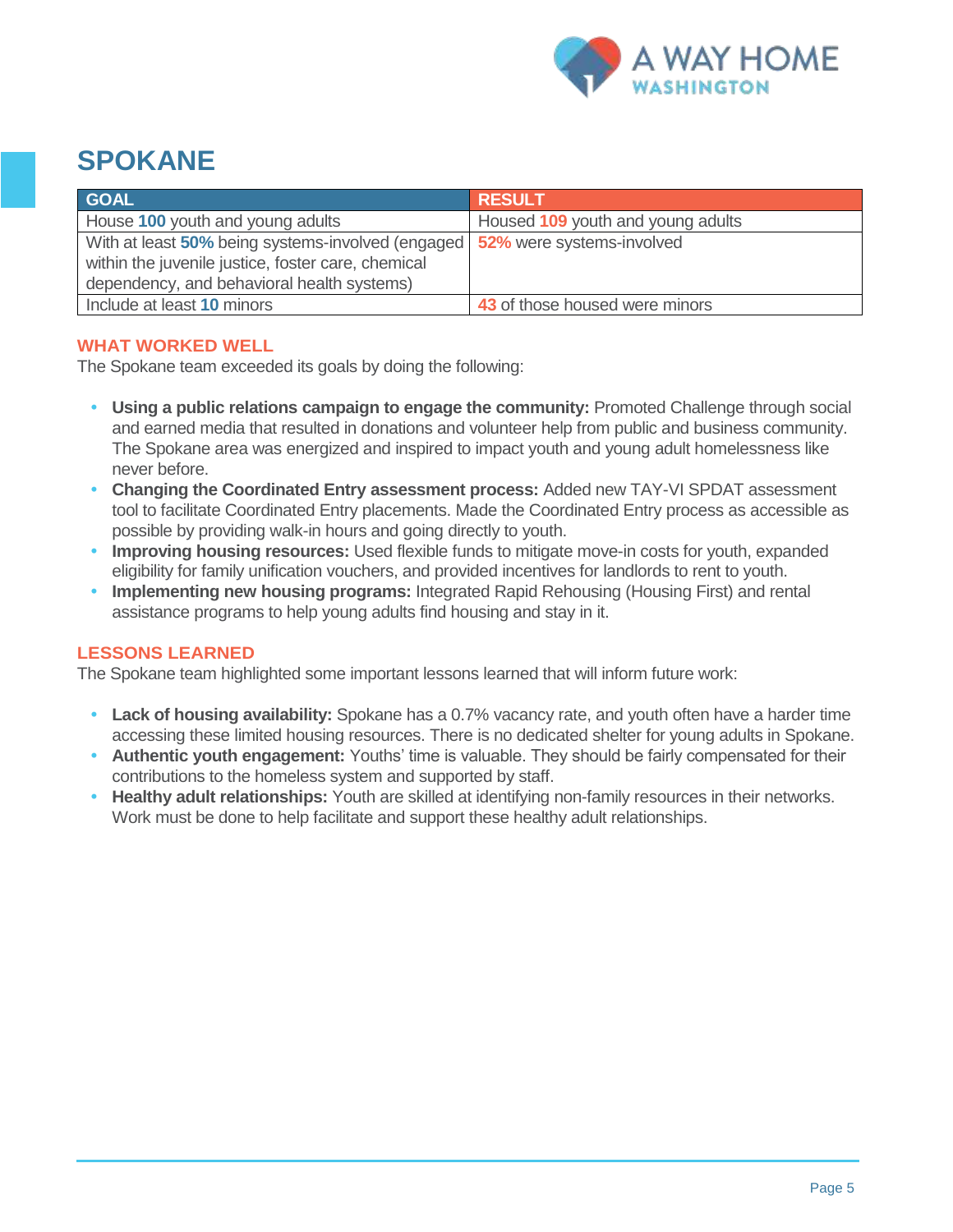

### **BEYOND 100 DAYS: CARRYING THE WORK FORWARD**

In addition to celebrating the hundreds of young people who got connected to housing through the 100-Day Challenges, A Way Home Washington is excited to share the teams' insights so that, together, we can build a path forward to ensure every young person has a safe and stable place to call home. We hope these findings will inspire other communities to overcome similar barriers and replicate promising practices that Spokane, King, and Pierce counties tested.

The 100-Day Challenges concluded with each team generating specific proposals that they are currently promoting for adoption throughout their local systems. This work will continue to inform and contribute to ongoing local, state, and national-level efforts.

#### **KING COUNTY TEAM PROPOSALS**

- **• Increase community-based housing options:** Follow through with host home program expansion.
- **• Continue to hold housing events:** Hold future housing events following the successful one held during the Challenge.
- **• Ensure youth involvement:** Incorporate and adequately compensate youth who experienced homelessness as subject matter experts in all aspects of housing policy.
- **• Deploy a "Housing First" model:** Decrease barriers to housing access by eliminating background checks and allowing immediate enrollment.
- **• Permanently integrate flexible funding using a diversion approach:** Continue pilot program that provides money to remove barriers and help youth in transitional housing exit homelessness quickly, such as paying for utilities or helping with transportation to and from work or school.
- **Maintain changes to Coordinated Entry process:** To decrease the amount of time that young people experience homelessness, permanently adopt the policy allowing service providers to fill units directly, outside of Coordinated Entry, if no referral is made within 5 days, and refer every young person to a housing navigator with 48 hours of completing the Housing Triage Tool.
- **• Require changes to the data system:** Promote the existence of an easy-to-use By-Name List.
- **• Continue informing county-wide efforts:** King County is one of 10 sites selected to receive a grant via the U.S. Department of Housing and Urban Development's Youth Homelessness Demonstration Program. Concurrent with the 100-Day Challenge, King County has been developing its plan for using the \$5.4 million grant. As the Challenge progressed, King County incorporated recommendations generated by the Challenge into its overall plan for using this significant federal grant – this is an early example of how the Challenge is having an impact on system change in King County.

#### **PIERCE COUNTY TEAM PROPOSALS**

**• Create new positions to add local capacity and involve young people:** Hire two to three peer outreach workers with lived experience of homelessness and a full-time coordinator to manage the outreach team, gather critical data, build relationships with other providers, and expand communications outreach.

#### **SPOKANE TEAM PROPOSALS**

- **Implement host home program for minors:** Provide local funding for host homes to address needs of most vulnerable young people experiencing homelessness (including youth and young adults of color and those that identify as LGBTQ+).
- **• Provide holistic rental assistance:** Continue using and funding HOME tenant-based rental assistance program to provide youth with rental assistance, connect them to education and employment, and create landlord liaison position.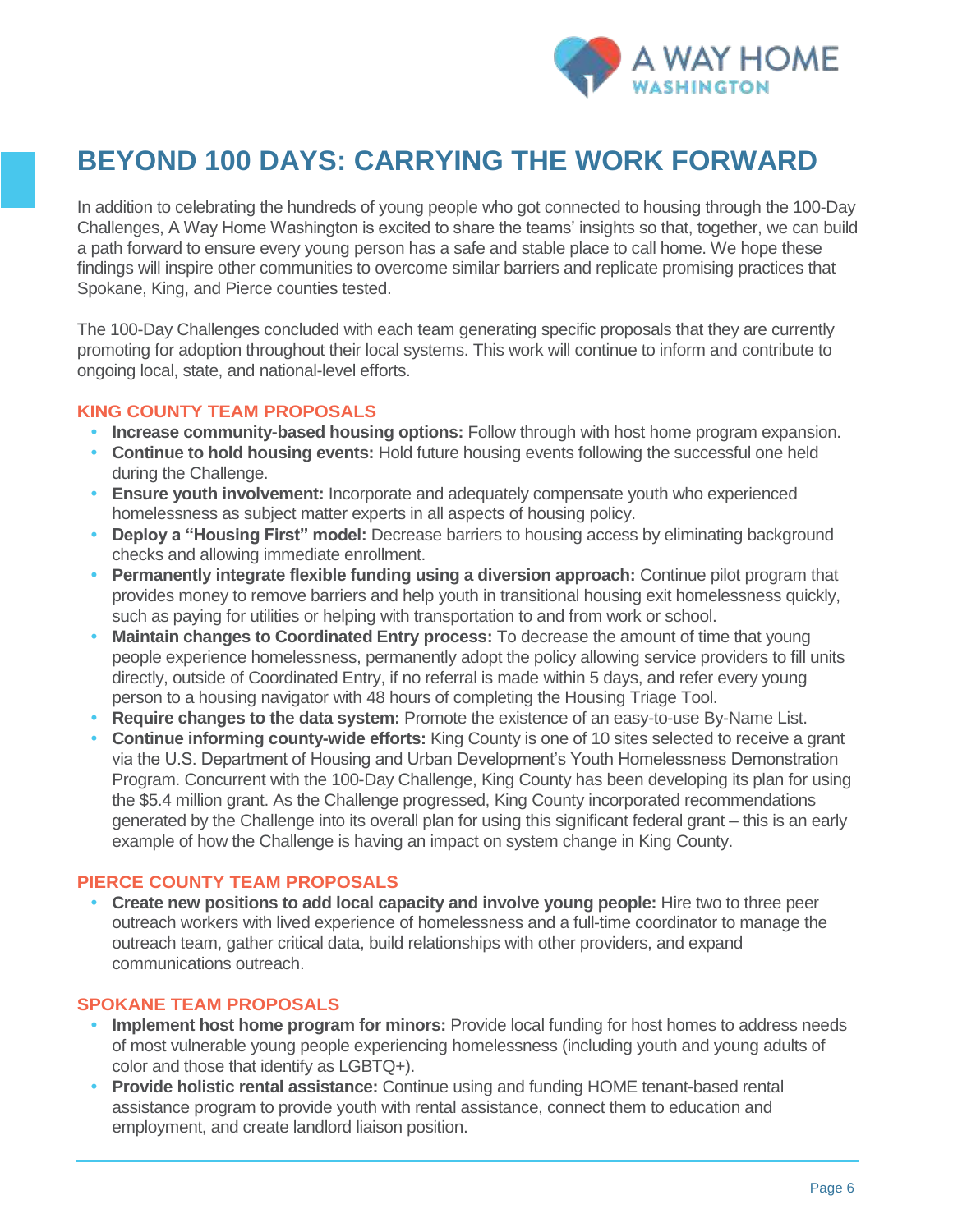

- **Ensure youth involvement:** Pay youth advisory board participants and provide a program coordinator to support them to ensure the voices of young people with lived experience of homelessness are heard and included meaningfully.
- **• Create shelter for young adults:** Provide facility that houses young adults separately from chronically homeless adults and connects them to services.

#### **WASHINGTON STATE EFFORTS**

In the next year, to build on the momentum from the 100-Day Challenges, A Way Home Washington plans to support several communities to take a deeper, local approach to ending youth and young adult homelessness. We also will work with advocacy partners during the 2018 legislative session to push for new policies and programs that will empower and support vulnerable youth and young adults. Working together, we can prevent and end youth and young adult homelessness and write a new future for Washington's young people.

#### **NATIONAL EFFORTS**

A Way Home Washington's national partner, [A Way Home America,](http://awayhomeamerica.org/) is working with the Rapid Results Institute to engage communities around the country in the campaign to end youth and young adult homelessness, using 100-Day Challenges to ignite change and action. Apart from the three communities in Washington state, eight communities have begun or completed their 100-Day Challenges. Five additional communities will launch their 100-Day Challenges in 2018.